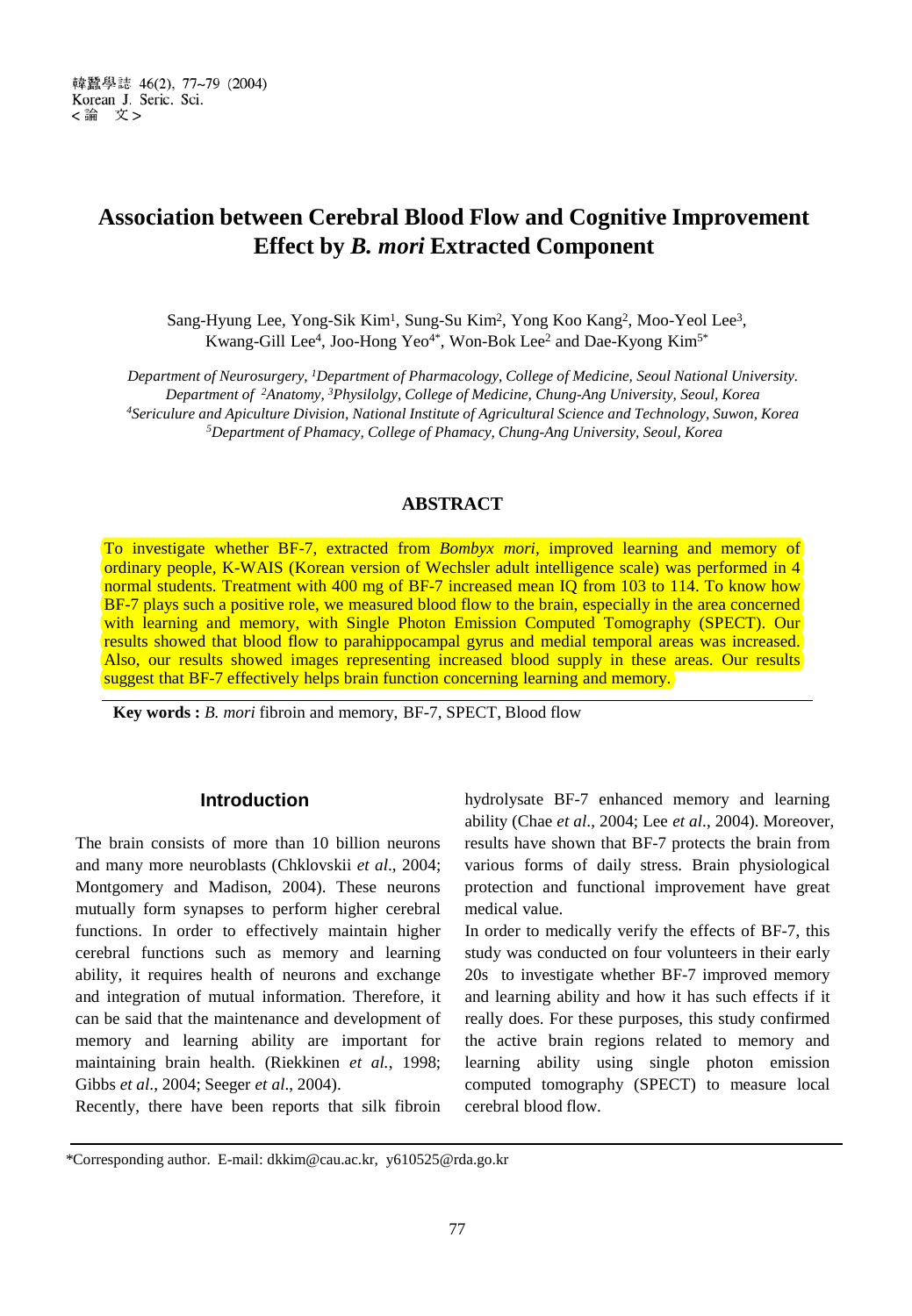# **Materials and Methods**

## **1. Silk Fibroin Hydrolysate**

The silk fibroin hydrolysate was provided by National Institute of Agricultural Science and Technology. It was prepared by the method previously represented (Yeo *et al*., 2004).

## **2. Examinees and Brain Function Tests**

The 4 volunteers (2 males and 2 females) in their early 20s were administrated 2 capsules of BF-7 twice a day (400mg per day) for 3 weeks. K-WAIS (Korean version of Wechsler adult intelligence scale) for measuring intelligence and SPECT for investigating brain blood flow was tested before and after taking BF-7.

# **3. SPECT Scanning**

Siemens MultiSPECT III (Siemens Medical Systems, Inc. Hoffman Estates, Ill, USA) was used to obtain Tc-99m ECD SPECT images. With regard to the image acquisition, 120 frames were obtained by rotating 360 degrees at 3-degree intervals with the use of a low energy high resolution collimator. Scanning was performed 30 minutes after administering Tc-99m ECD 11.1 MBq/kg (0.3 mCi/kg) to the subjects. During the scanning, they minimized the movement of their heads in a comfortable position. Scanning was performed again after administration of BF-7 for 3 weeks.

#### **4. Analysis of SPECT Images**

Statistical parametric maps consisting of cerebral blood flow SPECT images were created by analyzing SPECT images in SPM99 (Statistical Parametric Mapping 99) using Matlab (Mathworks Inc. USA).

# **Results and Discussion**

Students in their early 20s were used to investigate whether BF-7 improved memory and learning ability and how it has such effects if it really does. For these purposes, this study confirmed the active brain regions related to memory and learning ability using single photon emission computed tomography

#### (SPECT) to measure local cerebral blood flow.

The average age of four volunteers (2 males and 2 females) participated in this study was 23 years. The mean IQ was 103 before taking BF-7 and increased to 114 after daily administration of 400 mg of BF-7 for 3 weeks (Table 1). This agrees with the results in many various reports that BF-7 improved memory and learning ability.

## **1. Comparison of Blood Flow before and after Administration of BF-7**

The results showed that there was a significant increase in brain blood supply in parahippocampal gyrus and medial temporal areas which mainly control memory and learning ability after administration of BF-7 (Table 2).

Recently, many studies have been conducted to investigate mental activities and functions in the brain with imaging techniques. Brain SPECT provides important data for determining the function of the brain because it can effectively measure and visualize an increase in brain blood flow. Figure 1 shows brain areas with significant differences before and after taking BF-7 (paired t-test,  $p < 0.05$ ) by quantifying the degree of brain blood flow.

The yellow colored area shows an increase in blood flow and glucose consumption after administration of BF-7 compared to before taking it. Brain tomography enables us to check where there was increase in

Table 1. Demographic and psychometric variables in patients and controls

| Variables / groups | Characteristics |                |  |
|--------------------|-----------------|----------------|--|
|                    | Pre-Treatment   | Post-Treatment |  |
| Number             | 4               |                |  |
| Male: Female       | 2:2             |                |  |
| Age(vrs)           | 23              |                |  |
| K-WAIS score       | 103             | 114*           |  |
| Range              | 98-107          | 109-122        |  |

K-WAIS : Korean version of Wechsler intelligence adult scale \*:  $p = 0.5$ 

Table 2. Comparison of Tc uptake(%) before and after BF-7 adminisstration

| Regions               | Pre-<br>Treatment | Post-<br>Treatment | Significance |
|-----------------------|-------------------|--------------------|--------------|
| parahippocampal gyrus | 101.1             | 105.4              | p < 0.05     |
| medial temporal area  | 95.2              | 104.4              | p < 0.05     |